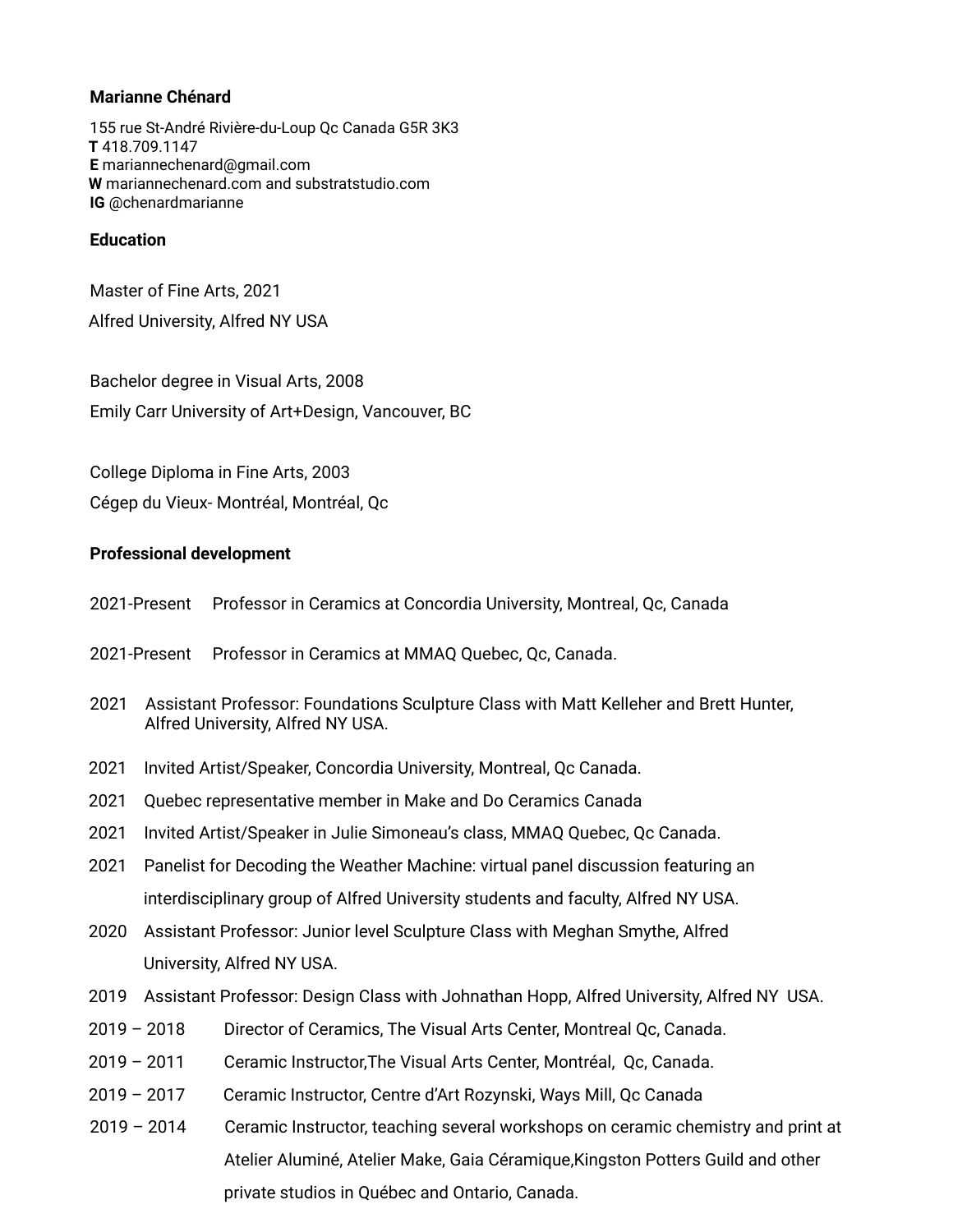| $2019 - 2017$ | Private mentor teaching in my personal studio, Montreal Qc Canada.                 |
|---------------|------------------------------------------------------------------------------------|
| $2019 - 2017$ | Ceramic Instructor, teaching introduction to hand building to children from 5 to 8 |
|               | years old, Atelier Boutique les Faiseurs, Montréal Qc, Canada.                     |
| 2018          | Invited Artist/Speaker, Concordia University, Montreal, Qc, Canada                 |
| 2018          | Invited Artist/Speaker, Alberta University of the Arts, Calgary AB, Canada.        |
| 2018          | Invited Artist/Speaker, North Mount Pleasant Arts Center, Calgary AB, Canada.      |
| 2013          | Ceramic Instructor, Maison des Métiers d'arts du Québec, Québec city, Qc Canada.   |

# **Solo exhibitions**

Elementalis, Thesis exhibition. Turner Gallery, Alfred, NY USA.

Nordicité, Maison des métiers d'arts de Québec, Qc Canada.

# **Group exhibitions**

- La Céramique en Plein Essor, La Guilde Galerie, Montréal Qc, Canada.
- This Moment of Rupture, Kaplan Gallery, Rockville Maryland USA.
- Conflux, Group Exhibition, Sculpture Space NYC, New York, NY, USA.
- NCECA Student Juried Exhibition, DAAP Gallery, Cincinnati Ohio USA.
- Come Hell or High Water: All graduates exhibition, Turner Gallery, Alfred NY USA
- Contemporary Clay: Quebec The New Clay Conference, WallSpace Gallery, Ottawa, ON Canada.
- 2016 Exposition des finalistes, Prix François-Houdé, La Guilde, Montréal, Qc Canada
- OH Canada, Esplanade Art Gallery, Medicine Hat, AB Canada.
- Dishes, Medalta International show, Medalta Medicine Hat, AB Canada
- 260 Fingers, The Glebe Community Centre, Ottawa, ON Canada.
- Mutation: Les Métiers d'Arts au Québec depuis 1930, Musée des Maîtres et Artisans du Québec, Montréal, Qc, Canada.
- Matière et Mémoire: la terre et ses maîtres céramistes, Musée de la Culture Populaire Trois-Rivières, Qc, Canada.
- Spoon Me, Medalta International spoon show, Medalta Medicine Hat, AB Canada.
- Medalta International Artist in Residency Final Exhibition, Beehive Kiln Gallery and Old Factory, Medalta Medicine Hat, AB Canada.
- HOTMUD-A National Survey of Contemporary Canadian Emerging Ceramists, Burlington Art Center, ON Canada.